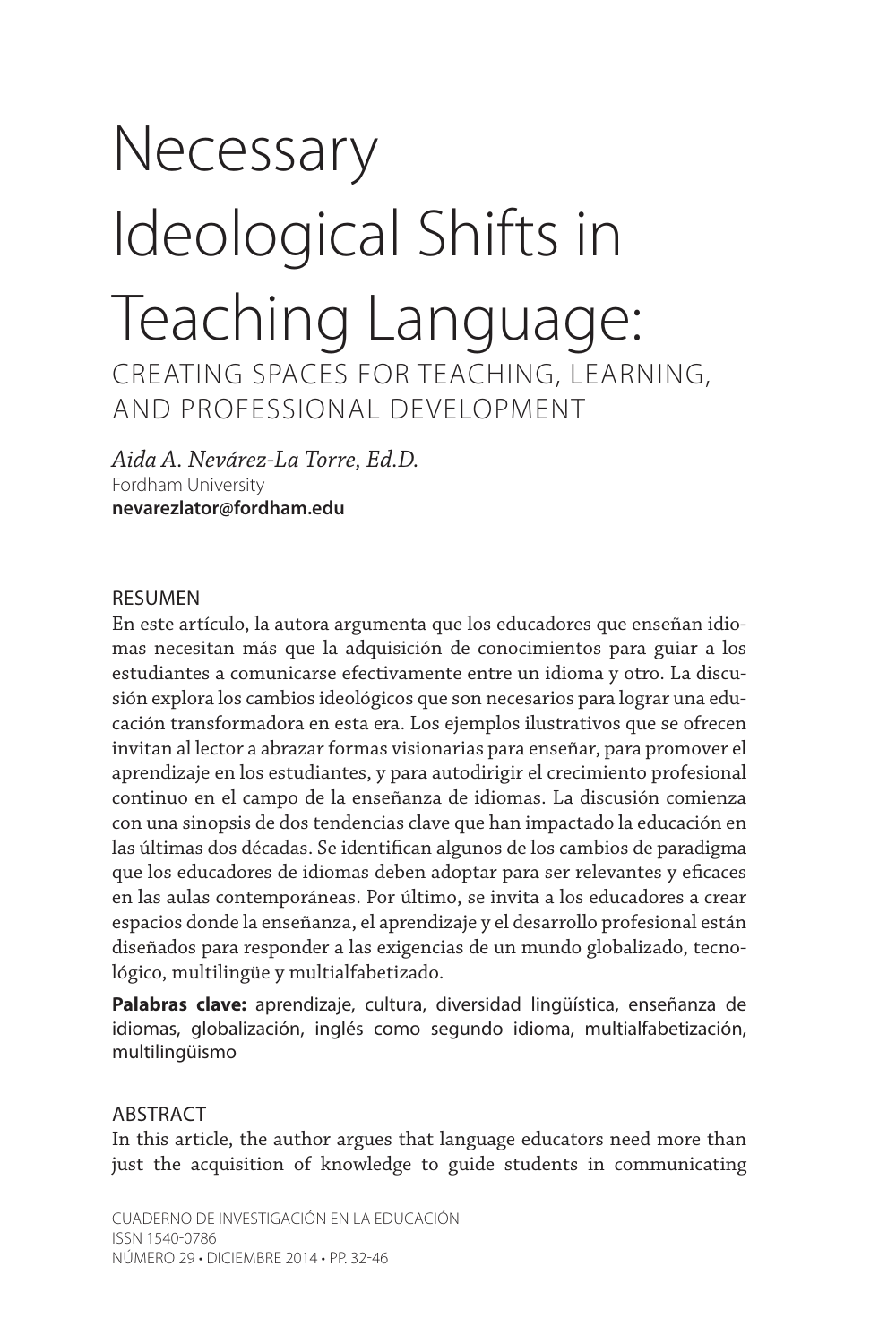effectively across languages. The discussion explores *ideological shifts* that are necessary to achieve transformative education in this era. The illustrations provided invite the reader to embrace visionary ways to teach, to promote the learning of students, and to self-direct ongoing professional growth in the field of language education. The discussion opens with an overview of two key trends that have impacted education in the last two decades. Some of the paradigm shifts that language teachers must embrace to be relevant and effective in contemporary classrooms are identified. Finally, it invites educators to create spaces where teaching, learning, and professional development are designed to respond to the exigencies of a globalized, technological, multilingual, and multiliterate world.

**Keywords:** culture, English as a second language, globalization, language diversity, language education, learning, multilingualism, multiliteracy, second language learner

## **Introduction**

Learners that add another language to their first language are considered second language learners. This simple explanation is useful to introduce the concept of English as a second language, yet it does not elucidate the complex nature of this construct and the multifaceted interrelationships among language, culture, and learning that exist across educational and communicative settings. For this reason, language education in the  $21<sup>st</sup>$  century needs to evolve from approaches that are founded on linear and mono dimensional schemes to innovative models that consider language learning and teaching as multidimensional and dynamic processes. In this article, I argue that language educators need more than just the acquisition of knowledge (either practical or theoretical) to guide their students in communicating effectively across languages. The discussion explores *ideological shifts* that are necessary to achieve transformative education in this vibrant era. The illustrations provided invite the reader to embrace visionary ways to teach, to promote the learning of students, and to self-direct ongoing professional growth in the field of language education.

My thoughts are guided by two main queries: How should knowledge about effective communication critically challenge the pedagogical philosophy and ideology of teachers in multilingual classrooms of schools in Puerto Rico? How should such critical introspection renovate instructional practices to create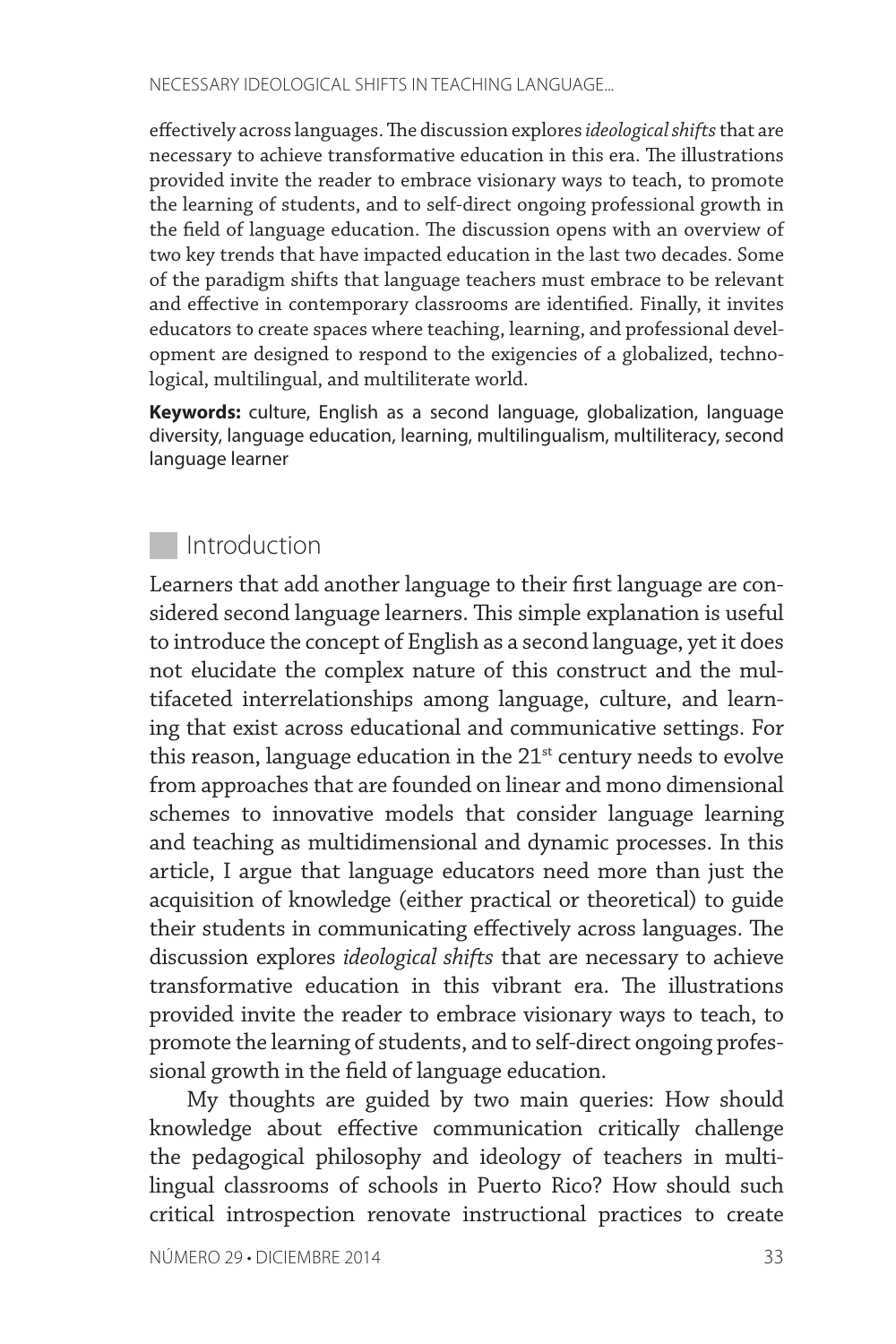transformative and productive learning environments in the 21<sup>st</sup> century? The discussion opens with an overview of two key trends that have impacted education in the last two decades. Some of the paradigm shifts that language teachers must embrace to be relevant and effective in contemporary classrooms are identified. Finally, I invite educators to create spaces where teaching, learning, and professional development are designed to respond to the exigencies of a globalized, technological, multilingual, and multiliterate world.

# Two Key Movements Influencing Contemporary Education

#### Globalization

Research across a variety of disciplines have uncover two main movements, globalization and technological innovations, that have significantly influenced education in the early part of the 21st century (Cummins, Brown, & Sayers, 2007). G*lobalization* is a process that involves the widening, deepening, speeding up of worldwide interconnections in all aspects of contemporary social life (Dewey, as cited in de Jong, 2011; also see, García, Skutnabb-Kangas, & Torres-Guzmán, 2006; Canagarajah, 2012). These interconnections have brought different regions of the world closer together. Garcia (2009) points to different observable trends, such as migration, transnationalism (moving back and forth across geographic borders), advances in telecommunication, and world trade as influencing an increase in the exchange of ideas, knowledge, culture, and products worldwide. These trends, in turn, feed the international integration of economic, social, and cultural realities being experienced in current times.

Although this phenomenon is not novel, today its ongoing occurrence and visibility have heightened its importance. At the same time different debates emerge about its impact and multidirectional effects. While Canagarajah (2012) identifies concerns about how globalization may influence colonization and imperialistic actions and reactionary discourses that emphasize homogeneity and separatism, Panayotou (2000) and others discuss environmental threats including global change, energy consumption, and water supply (also see, Najam, Runnalls, & Halle, 2007; United Nations Environment Programme, 2007).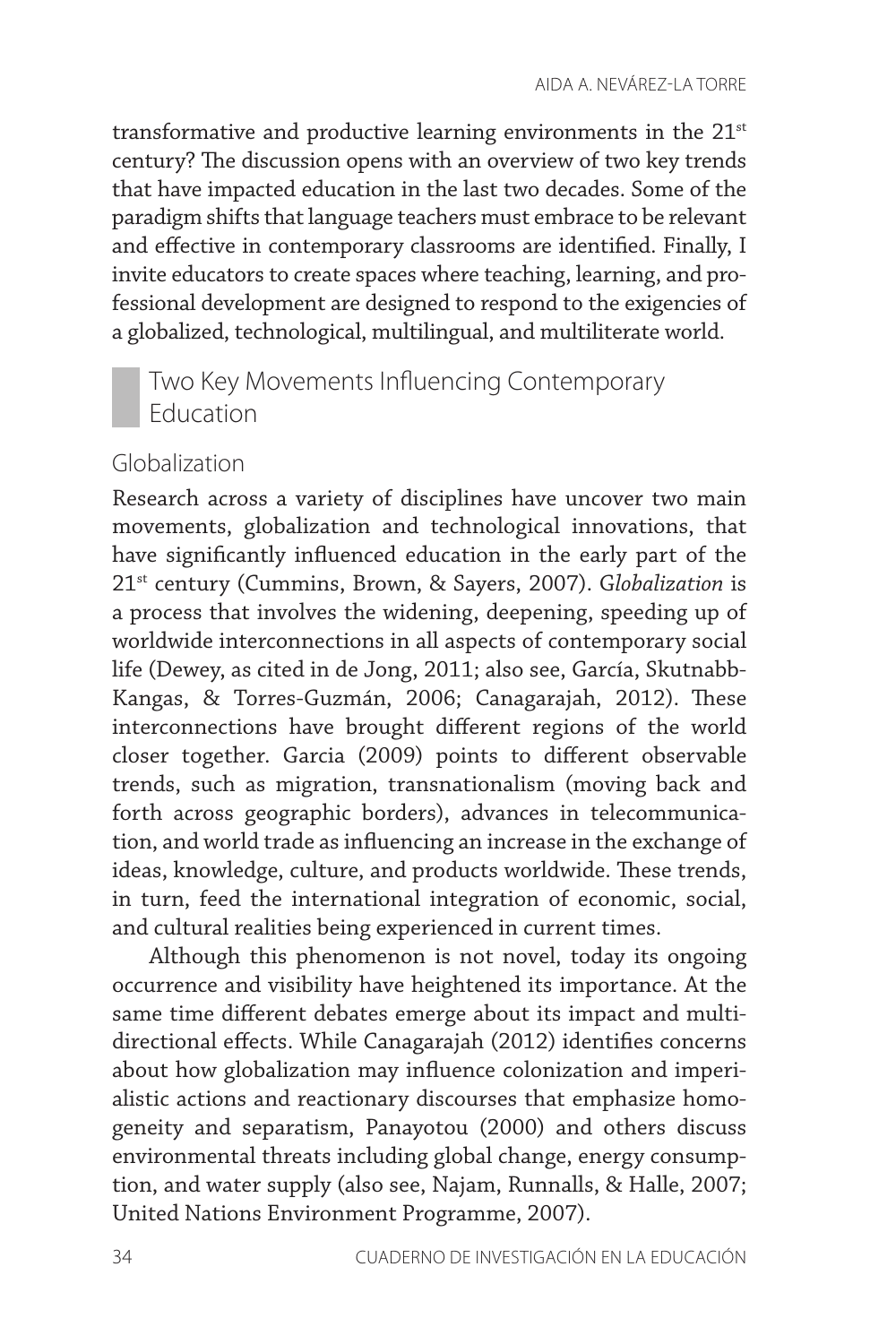Interestingly, language, more specifically language diversity has been both a tool to promote globalization as well as a byproduct. To communicate and gain access to global advantages, individuals and groups who migrate or are involved in cultural, social, economic exchanges must diversify their linguistic repertoire by integrating new languages as well as creating new ways to communicate (Maurais & Morris, 2003). Increased global contact promotes the contact of languages. In turn, this gives new visibility to the more than 6,000 distinct languages around the world (Baker, 2011), reaffirms the need of some lingua francas, and promotes the emergence of new linguistic codes like Spanglish (Spanish-English), Hinglish (Hindi-English) or Jopará (Guaraní-Spanish).

In particular, de Jong (2011) explains glocalization as a globalization strategy that "multinational companies with a global reach use to adapt their business practices to specific localities" (p. 84). These companies adjust their products and marketing strategies to attract local customers and improve their financial gains. For example, in Puerto Rico I have eaten at Kentucky Fried Chicken (a chain of restaurants, which originated in the southern part of the United States) that serves "arroz con habichuelas". In the United States I have watched T.V. commercials where the characters interject words in Spanish like, "this is 'muy bueno'".

#### Technological Innovations

*Technological Innovations* refer to the new ways to learn, acquire, and process knowledge that are being facilitated through Information and Communication Technologies (ICT)*.* Cummins, Brown, and Sayers (2007) explain that these advances offer new resources for teaching and learning, and more opportunities for individuals to self-guide their education.

Digital technologies design new ways to communicate through oral and literate means (Mills, 2011). For instance, *virtual transnationalism* (Shklovski, 2011) is a technological avenue that supports individuals and groups to remain connected with social networks and developments in their home countries and abroad. Interactions between language groups in different regions of the world are facilitated through the use of the electronic means. Consider the recent preponderance of blogs in the World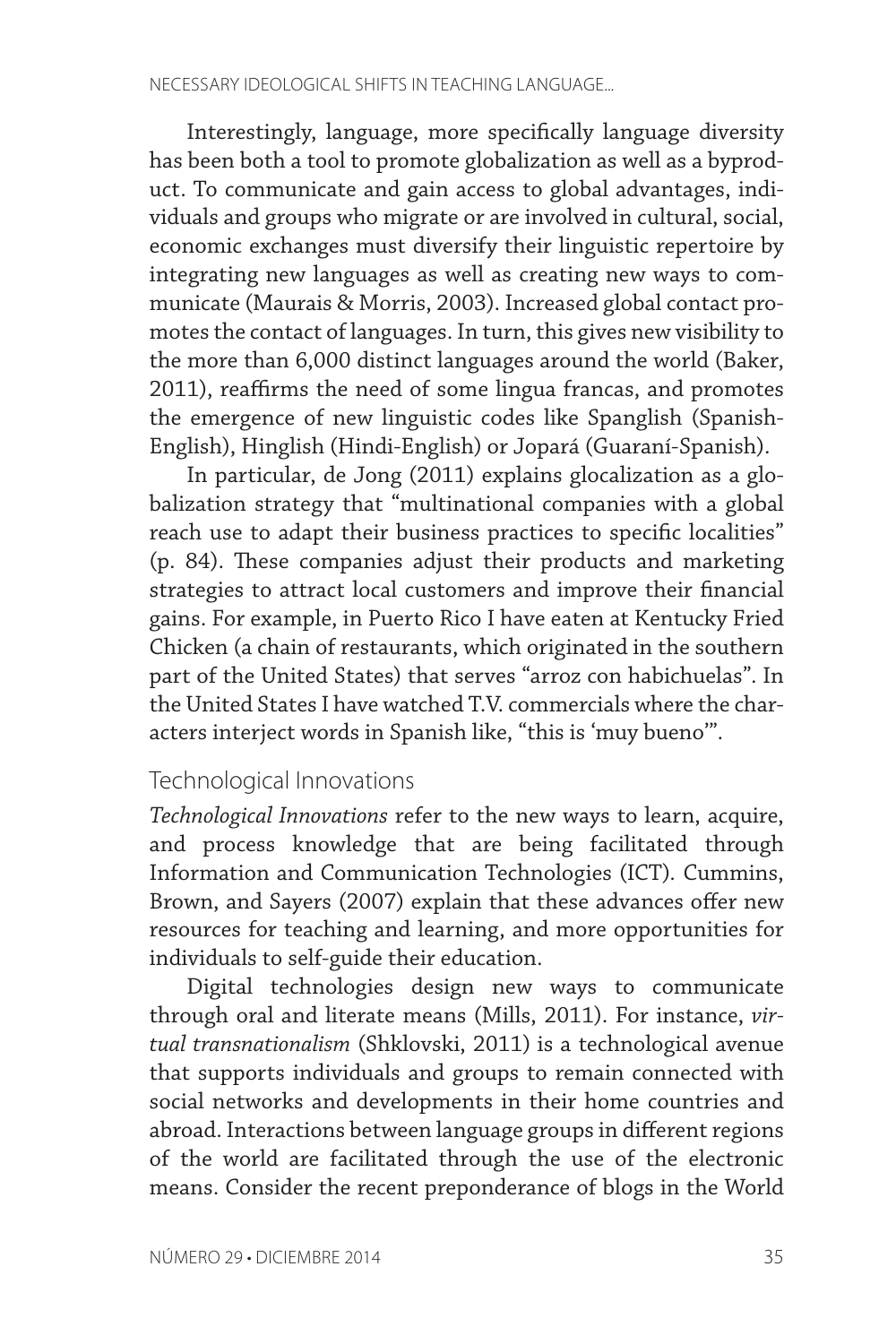Wide Web, texting through smart phones, electronic mail (e-mail) through computer networks, and Voice over Internet Protocols (VoIP) services such as SKYPE and Google Talk. In addition, new resources are available for meshing languages with other symbol systems (i.e., icons, emoticons, and graphics) and modalities (i.e., images, video, and audio) on the same "page" (Canagarajah, 2012).

Increasingly we see the influence of these two key movements in education. Scholarly publications assert their impact in the way schooling is done and the way we interpret teaching and learning. Gradually, traditional instructional routines are being changed to integrate technology to the format and presentation of instruction, as well as to share pedagogical ideas with audiences of practitioners across the world. Take for example the traditional lesson illustrated in Figure 1.

*Read the phrases below. Fill-in-the-blanks in the sentences provided by changing the verbs to the Present Continuous.*

|                                                                      | 1. touch his head lay on the ground play basketball |                     |
|----------------------------------------------------------------------|-----------------------------------------------------|---------------------|
|                                                                      | 2. fly over head talk to Jack                       | ride the motorcycle |
|                                                                      | 3. sit at a desk fall through a hole scream at Jack |                     |
|                                                                      |                                                     |                     |
| 1. Jack ______ and he ______. Then, he ______.                       |                                                     |                     |
| 2. Right now, a plane ______, the woman ______. Jack _____.          |                                                     |                     |
| 3. Now, the red-haired woman ______, but Jack ______ and she ______. |                                                     |                     |
|                                                                      |                                                     |                     |

*Figure 1.* Traditional Language Lesson

The lesson is presented through a paper and pencil format mode. It asks English Language Learners (ELLs) to read some phrases presented in isolation of any context. The ELs are expected to fill in the blank using these phrases with verbs in the present continuous form.

However, consider this same type of lesson presented with an accompanying video clip that provides a meaningful context to the different actions captured in the phrases. This is precisely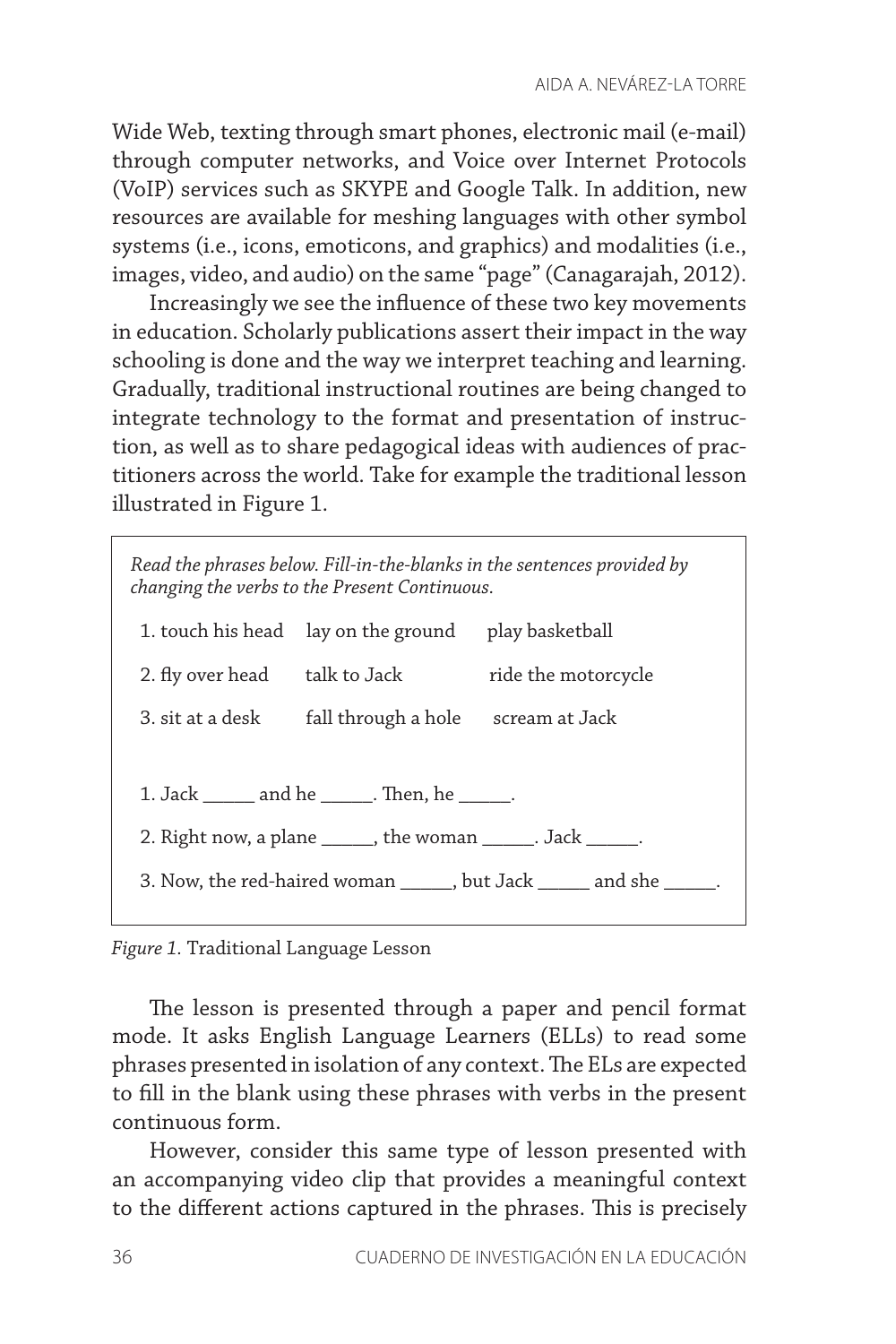what Claudio Azevedo, an ESL teacher in Brazil, suggests educators should do. In his blog, *Movie Segments to Assess Grammar Goals*, (http://moviesegmentstoassessgrammargoals.blogspot.com/), he includes a series of movie segments and activities to practice grammar. His purpose is to expose teachers to make the teaching of grammar entertaining for the students through the use of technology. In addition to lesson plans, the site offers printable worksheets with answer keys and tips that teachers may use to develop their own ideas using technology to teach English. To see the lesson plan illustrated in Figure 1 taught using a movie segment, search his blog for "Oblivion: Present Continuous" (April 19, 2013).

In schools, the acquisition of knowledge through technological advances and the ability to communicate this knowledge beyond the limits of the classroom require access to technology and skill in using it for these purposes. Towards this end, I contend, language educators must also modify perspectives and philosophies about the nature of communication and language, and the pedagogical schemes used to teach them. Rich scholarly discussions in the last twenty years identify two paradigm shifts, related to language and pedagogy that frame contemporary understandings of language education.

## **Necessary Paradigm Shifts in Language Education**

#### Linguistic Paradigm Shift

An increasing number of investigations about language, in terms of its structure, use, and function, have uncovered novel explanations that challenge entrenched beliefs about efficient ways to teach and learn it. Specifically, García (2009) argues for a *linguistic paradigm shift* that actualizes new interpretations of *communication* using one or multiple linguistic repertoires. Canagarajah (2013) expands on this issue by explaining that communication transcends individual languages and words. It is a process of combining language with other "symbol systems (i.e., icons, images), diverse modalities of communication (i.e., aural oral, visual, and tactile), and environmental resources (i.e., social and material contexts)" to create meaning (p. 1). At present transferring ideas is done utilizing different and inventive devices and mechanisms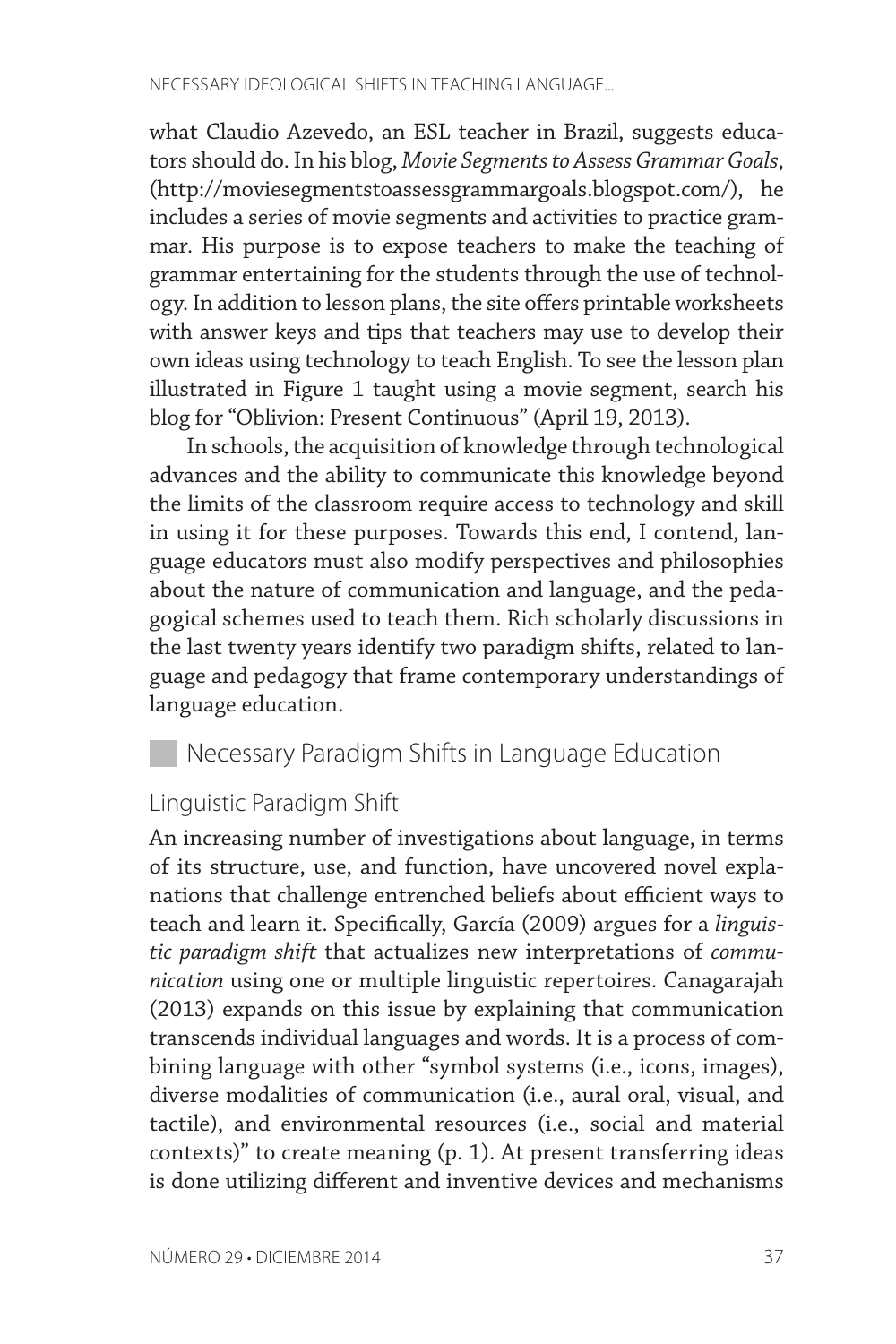that alter inert notions of when, where, and how communication and learning can happen.

The fluid use of different linguistic repertoires is not foreign to this recent interpretation of communication. Various codes, dialects, and discourses are part of *languaging* practices implemented by learners to make sense of what they experience (García, 2009). Thus, rather than favor the separation of languages as the accepted practice in language teaching, scholars propose that languages in authentic settings are mixed (code mixing), switched (code switching), shifted (code shifting) and meshed (code meshing) by teachers and learners so that they may use all the available linguistic capital they have to create and convey meaning (Canagarajah, 2013; de Jong, 2011; Makoni & Pennycook, 2007; Maurais & Morris, 2003). Today more than ever, educators are being encouraged to embrace the authentic, intricate, flexible, and valuable languaging practices ELLs use, and to mirror these practices in the classroom. One possible consequence of this type of transformation is that schools scaffold learners to expand their linguistic repertoires when communicating with others by integrating social and academic languaging practices.

The terms we use to identify language learners must also be critically scrutinized to uncover buried messages which contradict the agenda of educational change put forward here. Up to this point in the discussion, I have used English language learners (ELLs) to refer to students who are adding English to their existing linguistic system. As a construct, the term restricts attention to just the new language being learned. By hiding the existence of a first language, it presupposes a hierarchy of importance in instruction, as well as in society, and a threat to maintaining the first language (Baker, 2011; Wong Fillmore, 1991). A recent term coined by García (2009), *emergent bilinguals* (EBs), reinterprets this notion by recognizing that effective teaching of English makes students bilinguals, not merely monolingual in that language. That is why, for the rest of the paper, I will use the term emergent bilinguals when referring to learners of an additional language. This change in terminology acknowledges the fact that words have power, and that power must validate the richness and worth in using more than one language to communicate thought.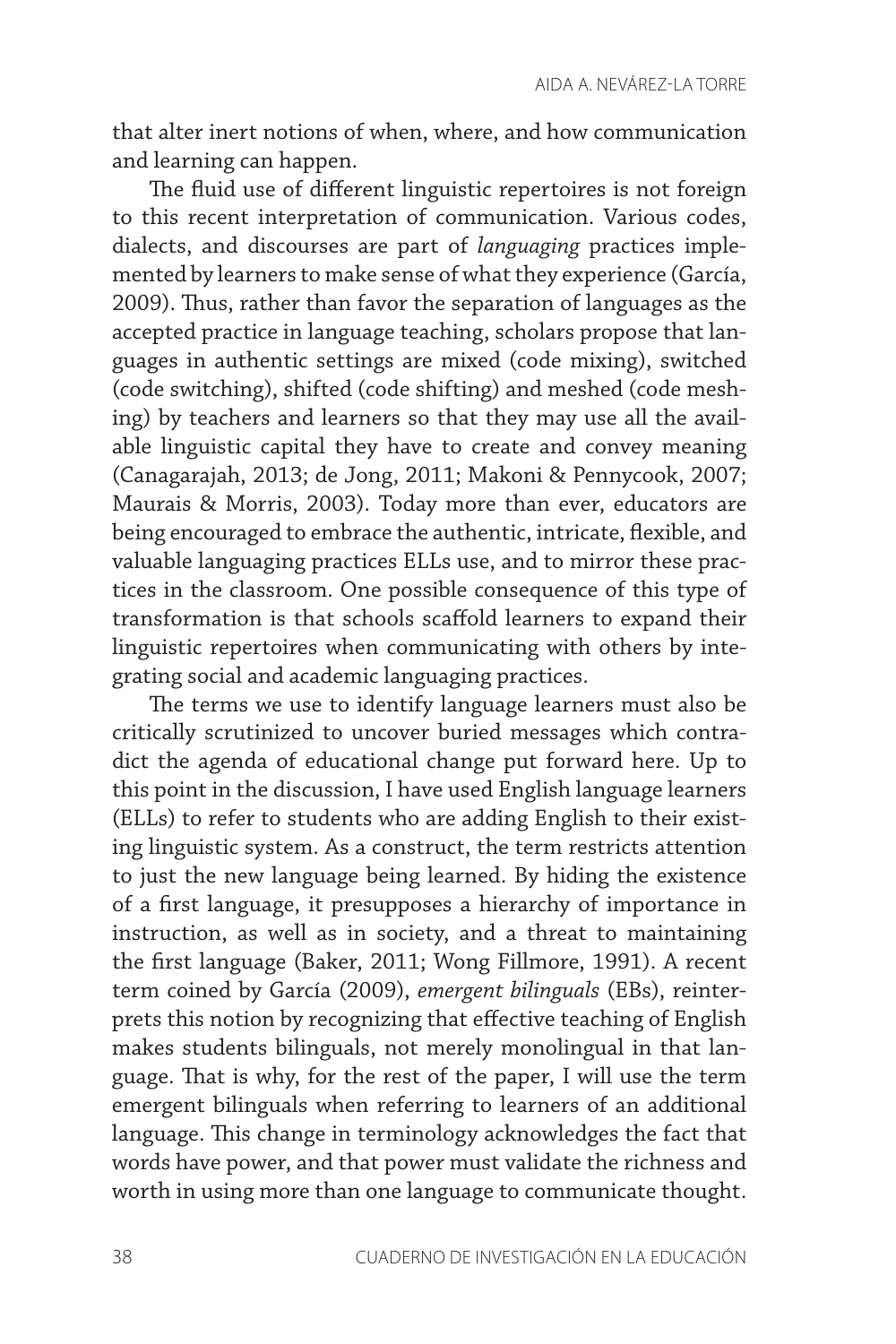The globalized reality of the  $21<sup>st</sup>$  century demands that teachers of language acknowledge the importance of all the languages learners speak and device instruction to support their use and growth so that these learners are equipped to function and succeed in contemporary diverse and technologically savvy societies. Contexts like Puerto Rico, that as a result of a history of colonization are increasingly less homogenous and monolingual, must change educational views which stress the importance of one language over another. Educators in our and other similar societies must abandon assimilationist's views and be cognizant of pluralists discourses (de Jong, 2011) that are more relevant to the educational, sociopolitical, and technological expectations of today.

*Bilingualism* and *multilingualism* are concepts that lead us to reflect on the multiple ways we speak and communicate on a daily basis and their significance for our cultural and linguistic identities (de Jong, 2011). Having proficiency in more than one language (bilingualism and multilingualism) uncovers language learning as a complex and dynamic process. Viewing them as a continuum reminds us that "language learning is a continuous developmental process that occurs throughout a lifetime and is recursive and circular" (García, 2009, p. 59). In other words, language practices among bilinguals and multilinguals are multifaceted and interrelated and are not always simply linear.

If we agree that the education for all students should be grounded on their strengths —what they know and are able to do— (de Jong, 2011), then it follows that instruction should encompass forms of *hybrid language use* that serve to create meaning in organized ways. Consequently, some argue in favor of schooling approaching bilingualism and multilingualism not purely as linguistic events, but as observable communicative practices across languages that speakers employ. *Translanguaging* (García, 2009) and *translingualism* (Canagarajah, 2012), constructs centered on this understanding, should be adopted as guiding principles of enacted language policies in classrooms and schools. Both terms validate different ways to integrate more than one language to communicate meaningfully within multilingual settings. In addition, this understanding is applied as an instructional strategy to develop and reinforce learners' first and second (third, fourth,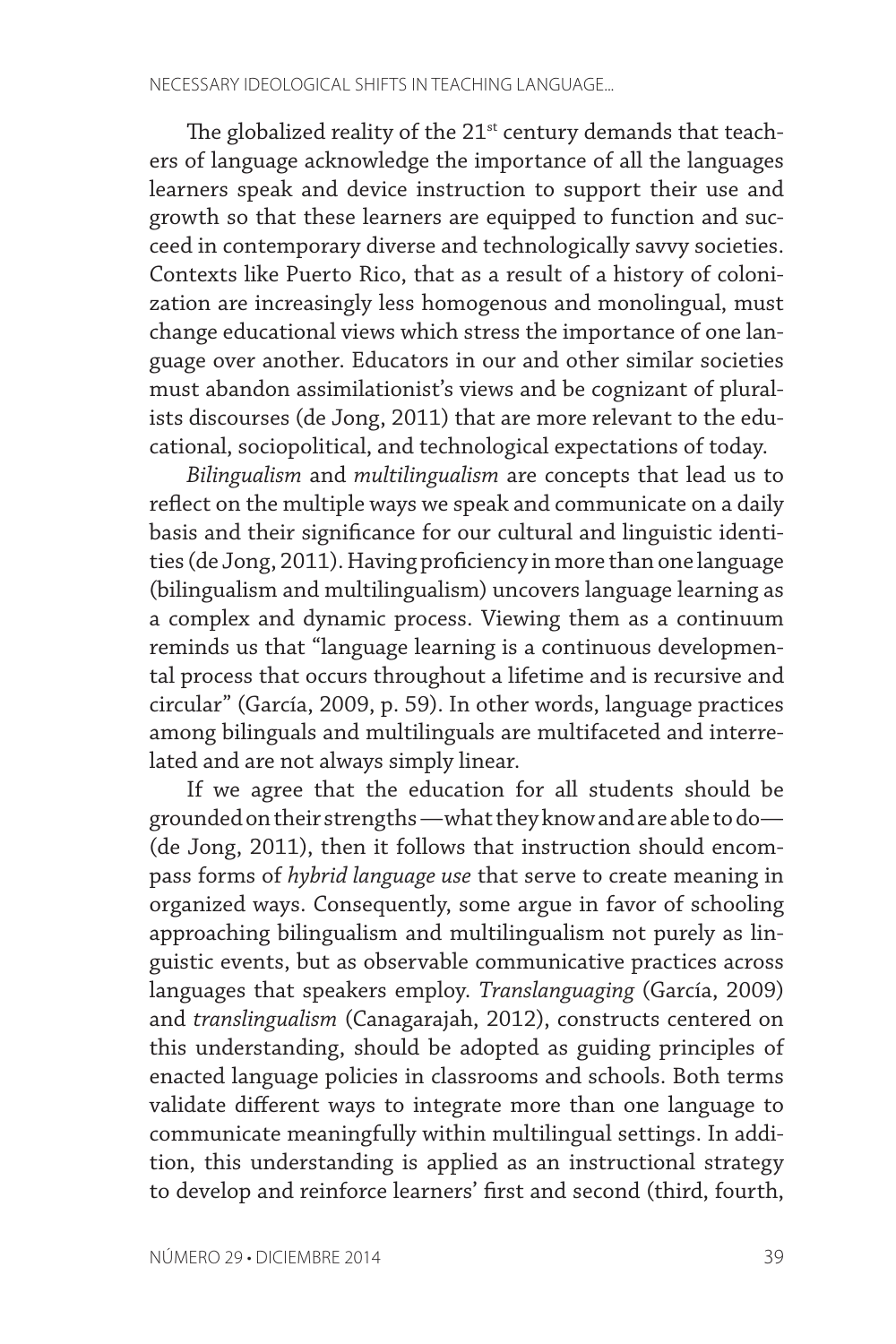or fifth) languages while learning content. Creese and Blackledge (2010) signify that it is not uncommon to observe classrooms in Europe where learning is processed in multiple languages simply by teachers discussing the subject matter in one language and EBs writing it in another. Celic (2012) suggests using other strategies to teach translingually, such as, implementing multilingual read alouds, multilingual word walls, multilingual writing references, multilingual graphic organizers, multilingual books, Google Translate, and reading thematically in multiple languages.

Beyond acquiring oracy in more than one language, learners who possess the knowledge and skill to read and write in more than one language are considered *biliterate* (literacy in two languages) or *multiliterate* (literacy in more than two languages). These constructs are complex in nature pointing to multidimensional interrelationships between multilingualism (de Jong, 2011) and literacy in teaching and learning. Although research in the field of literacy in one language (monoliteracy) has been very prolific, there is a dearth of explorations that focus on reading and writing in two or more languages. Today *biliteracy/multiliteracy* are considered emerging fields in multilingual education (Baker, 2011), that offer provocative alternatives to finite and restricted views of reading and writing, while at the same time, arguing for more versatile, inclusive, and comprehensive understandings. These constructs make visible the intricate manner that language, literacy, and technologies are negotiated inside and outside schools (Cummins, Brown, & Sayers, 2007).

During the past two decades, there has been a gradual evolution in our understanding of the requirements of reading and writing in two or more languages. The term *multiliteracies* acknowledges that literacy teaching in the 21<sup>st</sup> century should be more responsive to the diversity of cultures and the variety of languages within societies (New London Group, 1996). Taking into account multiplicity of languages and languaging practices that happen in classrooms should inspire educators to consider "the increasing range of text forms associated with information and multimedia technologies" (Mills, 2011, p. xiii). This researcher identifies some of the current and nascent social practices that rely on multiliteracy by combining language, literacy, and technology: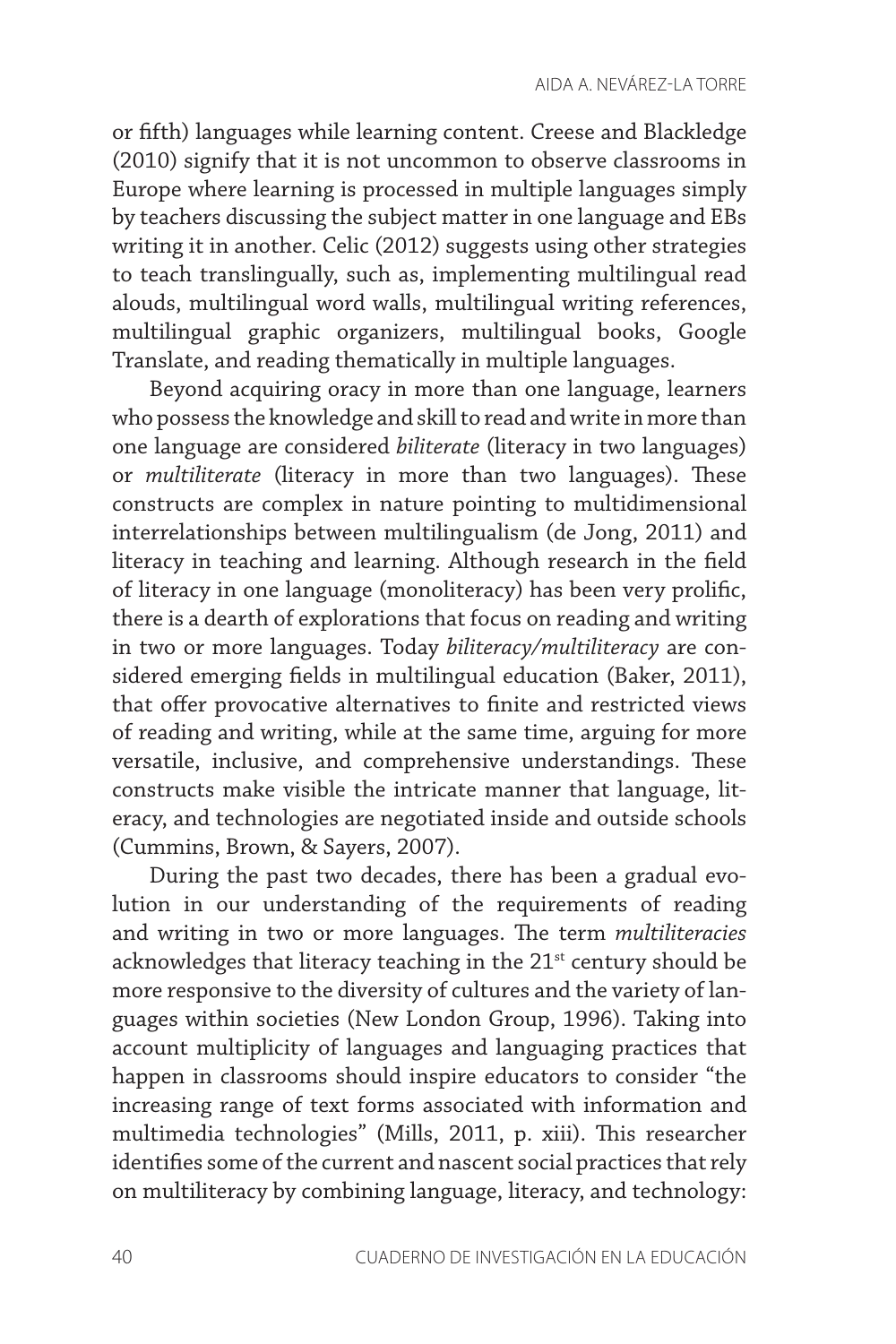"reading books [in print and electronically], resisting advertisements, using machines (scanners, printers, voicemail), interpreting public transport information, writing memos, following directories and maps, conducting internet transactions… SMS messaging, word processing… internet relay chatting, internet navigation, critiquing websites, digital photography, slide-show presentations, computer programming, website design… using spreadsheets and databases," among others (p. 3).

*New literacies* (which do not depend solely on print) have emerged marrying different and pioneering forms of digital communication to, on the one hand, learning to read and write, and on the other, using literacy to learn (Castek, Leu, Coiro, Gort, Henry, & Lima, 2007). Dynamic and multidimensional models of the literacy process have been designed that consider key connections between language and literacy. For instance, Hornberger and Skilton-Sylvester (2000) designed the *continua of biliteracy* framework. It explores this phenomenon in terms of power negotiation (language privileging), contexts (bilingual, monolingual, oral, literate), development (receptive; productive, first language, second language), content (contextualized, decontextualized), and media (linguistic structures, genres, convergent and divergent scripts).

Canagarajah (2012) reminds us that there is a long history of individuals and societies that have used more than one language to communicate orally and in writing. However, his perspective stresses that in today's globalized world, transnational contact, through migration and technological developments, have augmented exposure to and use of divergent languages, texts, and linguistic modes and mediums to think and communicate ideas. He contends that literacy should be re-envisioned through a "translingual lens" that magnifies literacy as a negotiation of diverse languages and "semiotic resources (i.e., icons and images) for situated construction of meaning" (Canagarajah, 2013, p. 1).

## Pedagogical Paradigm Shift

Mills (2011) asserts that "historically, schools have emphasized teachers as experts, learners as novices, and learning as the reproduction of disciplinary knowledge and deconstextualised skills" (p. 2).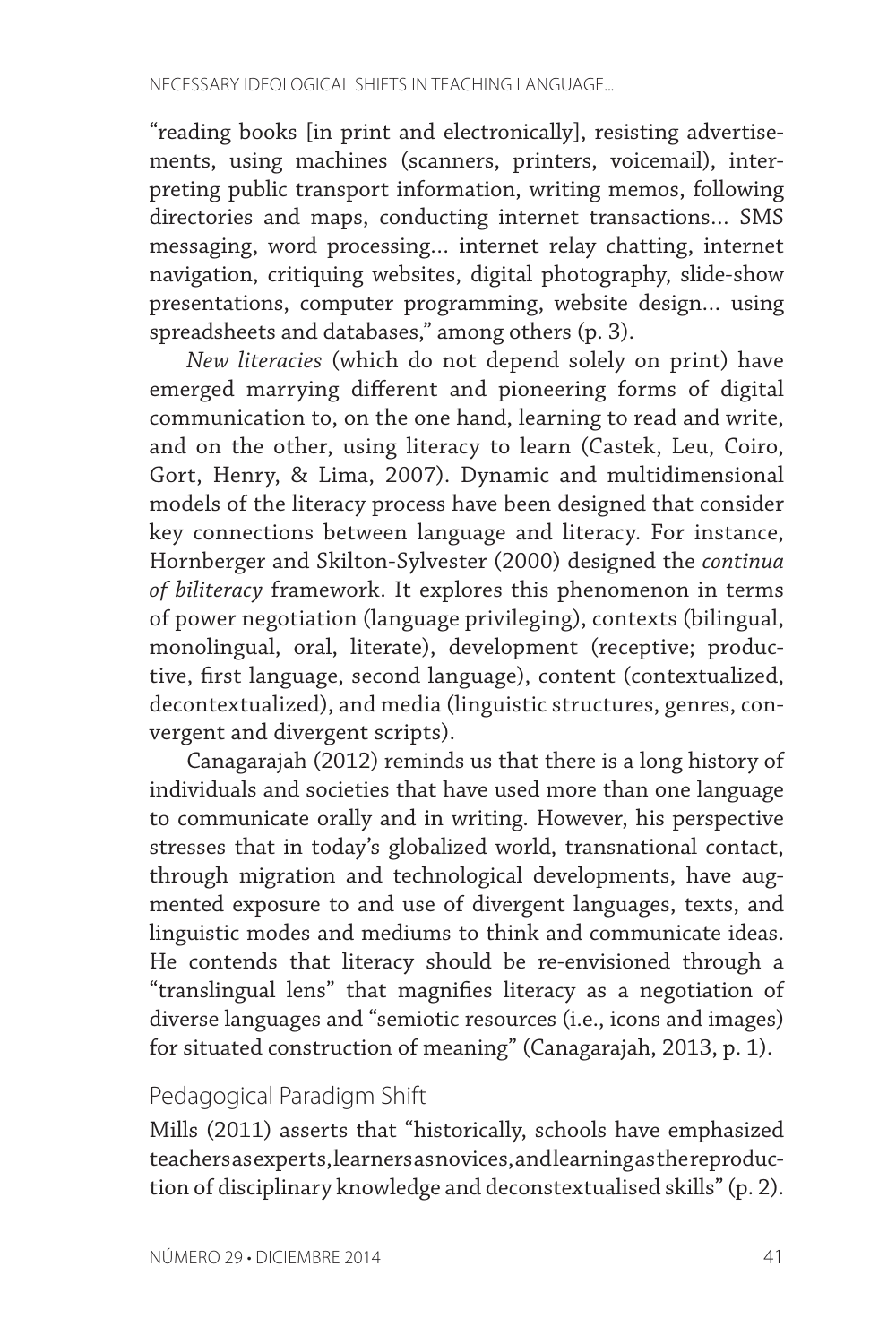Cummins and colleagues (2007) believe that the real quandary for schools today is not to simply teach how to use technology. Significantly, schooling must present the use of current technologies as tools for critical analysis and transformation rather than just for learning facts in isolation and transmitting knowledge.

A skills oriented ideology of pedagogy is no longer sustainable in light of world economies stipulating a new type of workforce and work environments. Jobs today, and in the future, will require expertise in team work and networking, analysis and critical interpretation of information to effectively respond and adapt to change, multiskilled professionals who construct, rather than reproduce, knowledge, and workers who are proficient in multilingualism, multiculturalism, and are multiliterate (Cummins et al., 2007; Mills, 2011).

Mastering pedagogical methods of teaching language and literacy or infusing technology into instruction, by itself, is not enough to answer the educational, communication, and work demands of the 21<sup>st</sup> century. Educators are being invited to generate meaningful paths for using language, literacy, and new technologies as *mindtools* (Jonassen, as cited in Cummins et al., 2007). In this singular outlook, educators and learners confront educational and social challenges and transform them into possibilities by recreating and generating knowledge and critical capabilities. The intellectual tools required to renovate language education in this manner entail the resourceful integration of linguistic, literate, and technological competencies.

Although few in numbers, some publications offer descriptions of school and university level programs that implement this promising approach to teaching and learning in multilingual settings. Cummins and his collaborators (2007) offer portraits of classrooms, inside and outside the United States, where teachers and students actively use technology mediated instruction to build their multilingualism and multiliteracy as they expand their frames of content knowledge and understanding. In a recent volume edited by Canagarajah (2013), scholars illustrate multilingual communities of practice where multiliterate pedagogical practices, which circumscribe to this innovative paradigm, are being developed and investigated.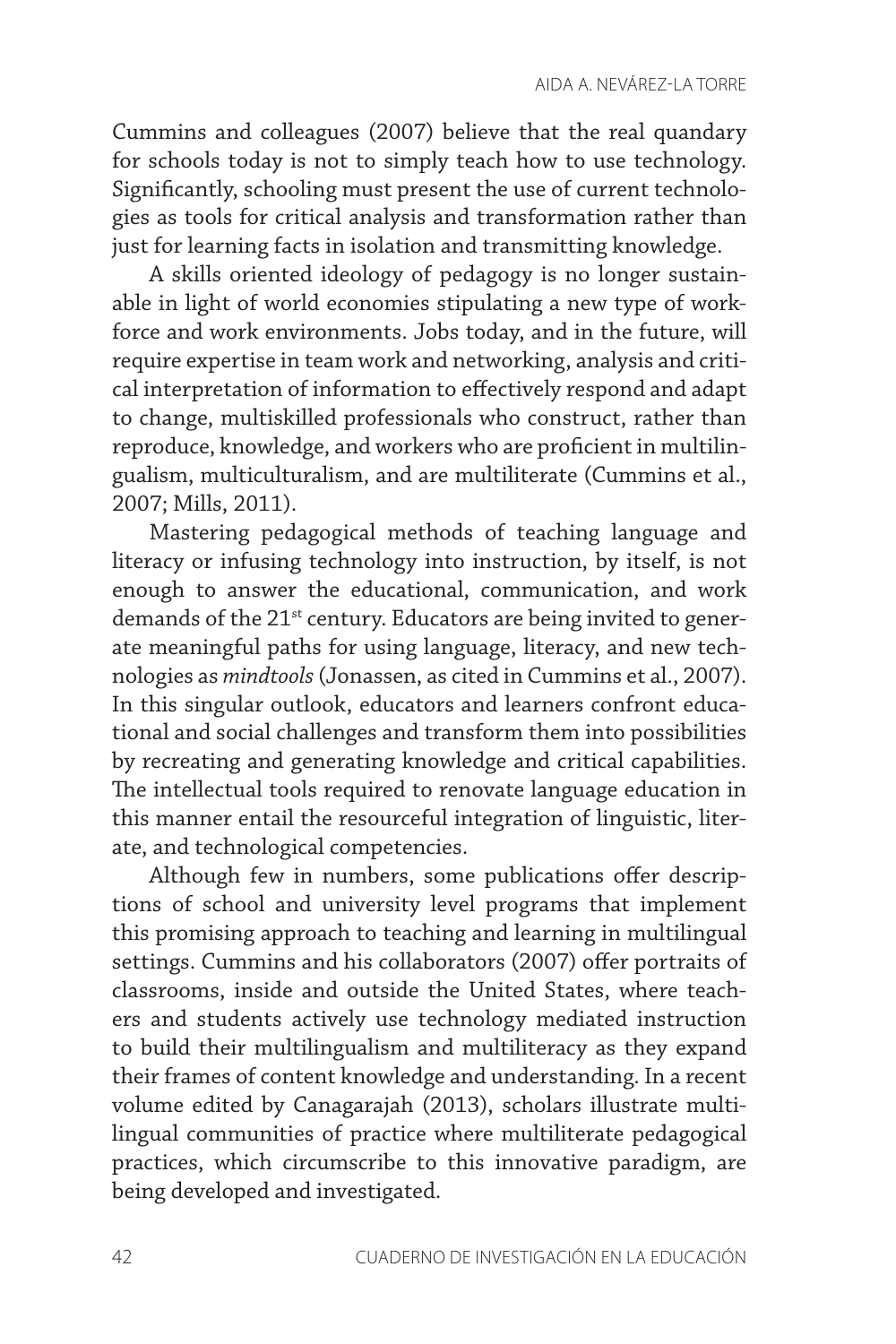The *Japan Art Mile* (JAM, http://www.artmile.jp/info-inenglish/about-iime/) is an ongoing venture that combines art and technology to promote critical analysis for learning in language education classrooms around the world. As part of the Art Miles Mural Project (AMMP, http://www.artmiles.org/amiice/p\_ aboutartmiles\_e%5B1%5D.pdf), the International Intercultural Mural Exchange (IIME) provides children and youth opportunities to learn through Global Learning Networks (GLN). Classrooms in different countries are connected through Information and Communication Technologies to learn interactively. With their partners across the world, groups of students explore issues of global significance through online forums and videoconferences. They collaboratively design and create a mural that represents what they learned and the problem-solved solutions. Half the mural is created in a classroom in Japan and the other half in the partner classroom in a different country. The mural is exhibited inside and outside Japan. This project integrates, in authentic and dynamic ways, language and literacy to technology and art. They are not seen or treated as end-products themselves, but as tools for critical and creative thinking and problem solving.

More than 52 different countries and regions and 20,000 emergent bilingual students have participated in this experience, creating over 433 murals between 2006 and 2013. This project is a partner of the International Education and Resource Network (iEARN), a non-profit organization to empower teachers and students to work together online using the internet and other communication technologies. Below I include two YouTube links that illustrate examples of the Japan Art Mile in action:

- *• Japan Art Mile 2012: Mexico* http://www.youtube.com/watch?v=LPlPbOPC1nk
- *• Art Miles 10 Years* http://www.youtube.com/watch?v=2EnE5NW3Esw

# **Transforming Language Education**

The title of this article suggests that educators need to *create* spaces where teaching, learning, and professional development are designed to respond to the exigencies of a networked, technological, multilingual, and multiliterate world. Since, these spaces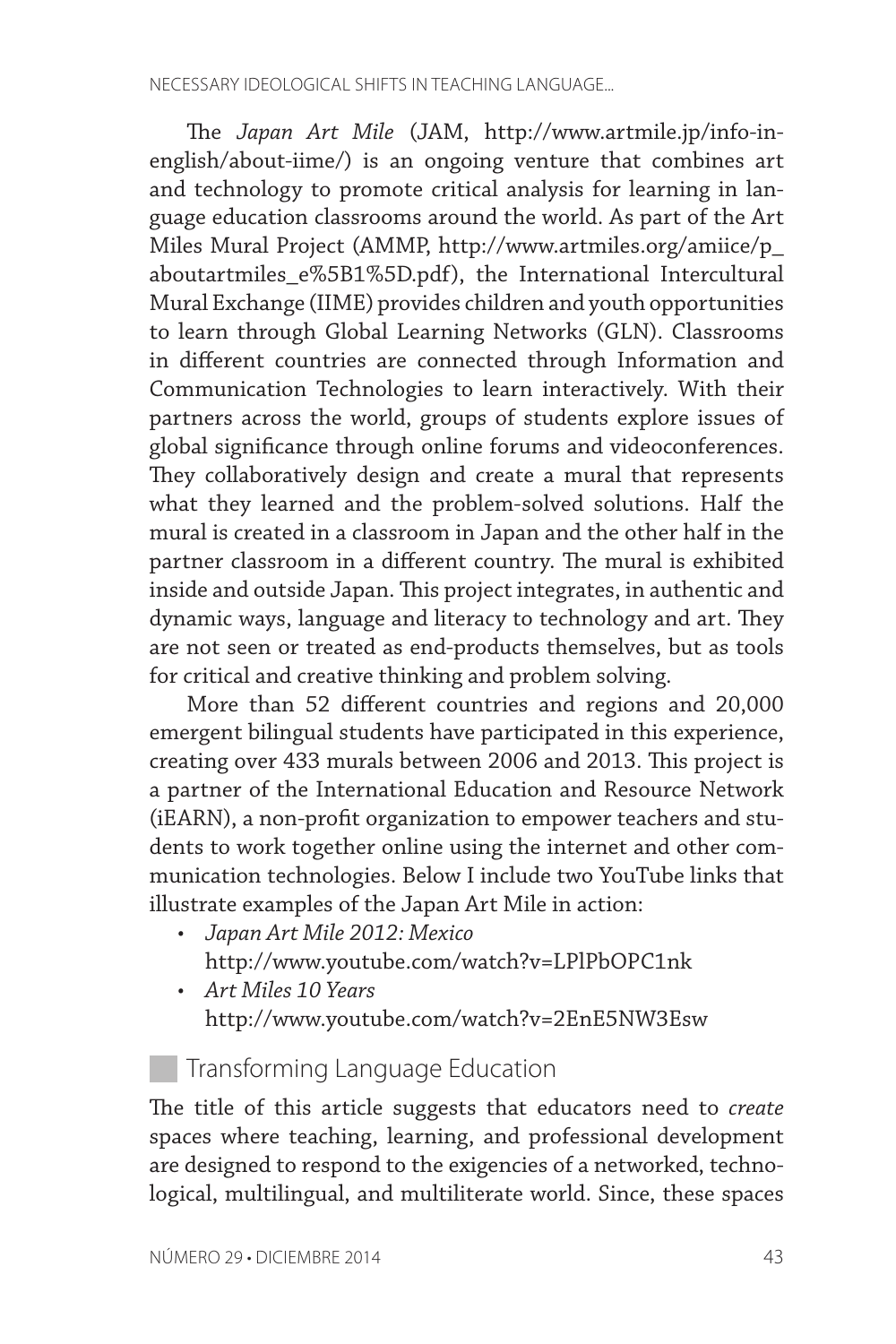are, most likely, not given, educators must create them through ongoing *introspection* on their pedagogical philosophies and identities. The introspective process can identify where linguistic and pedagogical shifts in their practice need to be made. A new awareness must be set that embraces the *construction* of higher-order thinking skills and the scrutiny of how knowledge *interconnects* with power throughout language education classrooms.

The failure or success to realize the educational potential of multilingualism, multiliteracy, technology, and art, has everything to do with the enacted pedagogy, more specifically, with the ideology that leads and shapes it. I argue that it is through inquiry-based orientations to teaching, learning, and professional development that educators can transform their pedagogical dogmas and practice, to support emergent bilinguals constructing knowledge and thinking critically in more than one language.

My research with classroom-based inquiry strongly suggests that teachers who pursue critical reflection and inquiry projects in their multilingual schools and classrooms are equipped to create new knowledge about teaching and learning. They, in turn, search to disseminate this information so that misconceptions are clarified, entrenched practices are changed, and unhelpful and misguided instructional and language policies are eradicated in their contested working environments (Nevárez-La Torre, 2010).

Educators can transform language teaching by creatively exploring practice in classrooms and schools. These investigations should be collaborative efforts with practitioners from different educational settings. Together, language educators can document and examine the process of integrating multilingualism, multiliteracy, technology, and art used to enhance communication across languages, and build critical thinking capacities of students. To lead this type of professional venture, educators ought to ask themselves: What is the ideology of one's own pedagogy? How should it change to amplify both language learning, and learning content knowledge in more than one language?

The following YouTube link presents a promising path for transforming education, with implications for innovating language teaching: *Educational Uses of Second Life* (http://www. youtube.com/watch?feature=endscreen&v=qOFU9oUF2HA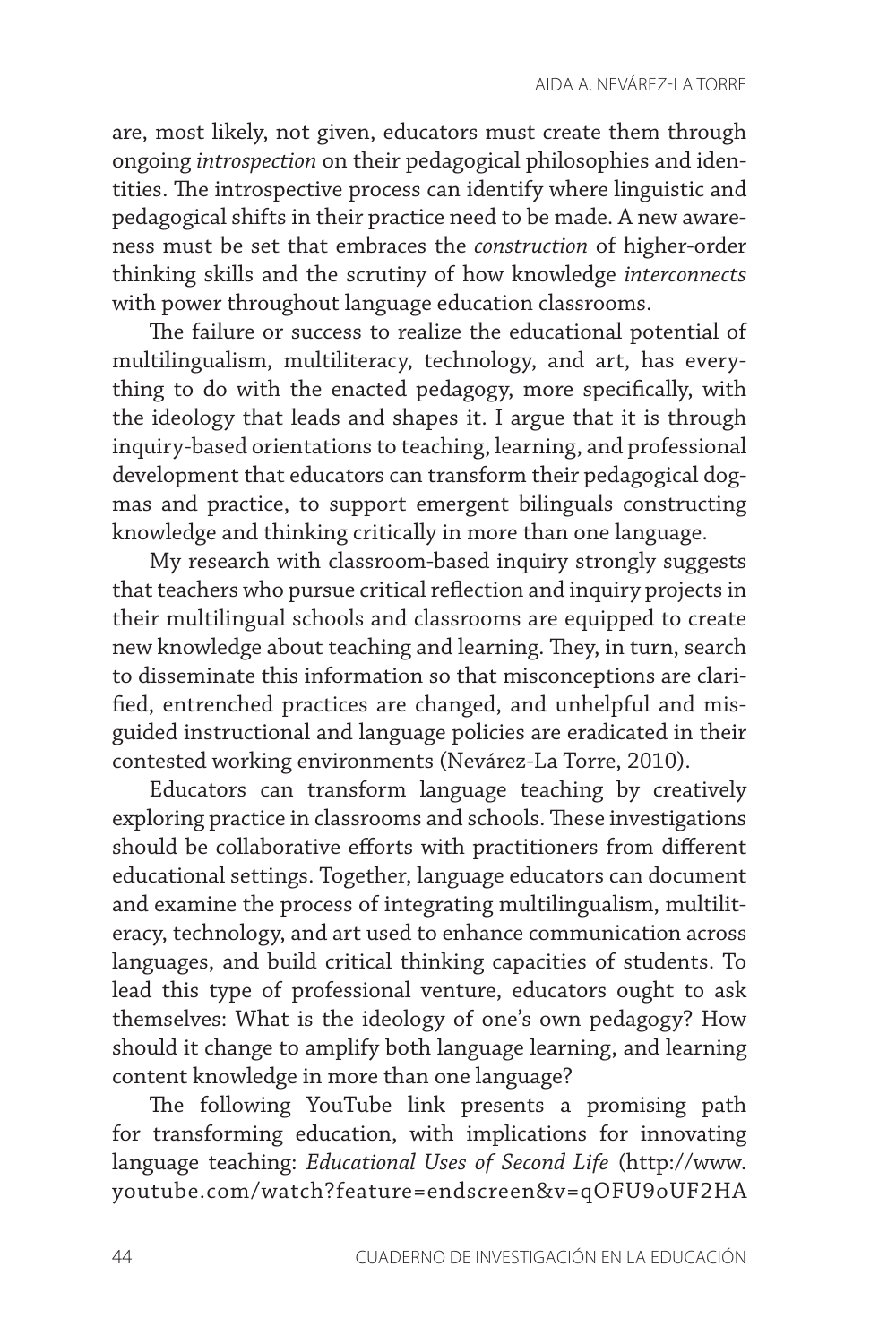&NR=1). As language educators ponder on the possibilities of classroom-based inquiry, they should consider the message of this video. The type of classroom as well as the process of teaching and learning illustrated, which educational institutions around the world are envisioning and working towards, ought to inspire the modification of their ideological pedagogical paradigms.

#### REFERENCES

- Azevedo, C. (2013). *Movie segments to assess grammar goals* [Blog post]. Retrieved from http://mmoviesegmentstoassessgrammargoals.blogspot.com
- Baker, C. (2011). *Foundations of bilingual education and bilingualism* (5th ed.). Clevedon, UK: Multilingual Matters.
- Canagarajah, A. S. (2012). *Translingual practice: Global Englishes and cosmopolitan relations*. New York, NY: Routledge.
- Canagarajah, A. S. (Ed.). (2013). *Literacy as translingual practice: Between communities and classrooms*. New York, NY: Routledge.
- Castek, J., Leu, D. J., Jr., Coiro, J., Gort, M., Henry, L.A., & Lima, C. (2007). Developing new literacies among multilingual learners in the elementary grades. In L. Parker (Ed.), *Technology-mediated learning environments for young learners: Connections in and out of school* (pp. 111-153). Mahwah, NJ: Lawrence Erlbaum Associates.
- Celic, C. (2012). *Translanguaging: Strategies for the classroom*. NYSIEB Seminar, March 16, 2012. Retrieved from http://www.nysieb. ws.gc.cuny.edu/files/2012/03/Translanguaging-PPT-Christina-Celic.pdf
- Creese, A., & Blackledge, A. (2010). Translanguaging in the bilingual classroom: A pedagogy for learning and teaching? *The Modern Language Journal*, *94*, 103-115.
- Cummins, J., Brown, K., & Sayers, D. (2007). *Literacy, technology, and diversity: Teaching for success in changing times*. Boston, MA: Allyn & Bacon.
- de Jong, E. J. (2011). *Foundations for multilingualism in education: From principles to practice*. Philadelphia, PA: Caslon Publishing.
- García, O. (2009). *Bilingual education in the 21st century: A global perspective*. Malden, MA: Wiley-Blackwell.